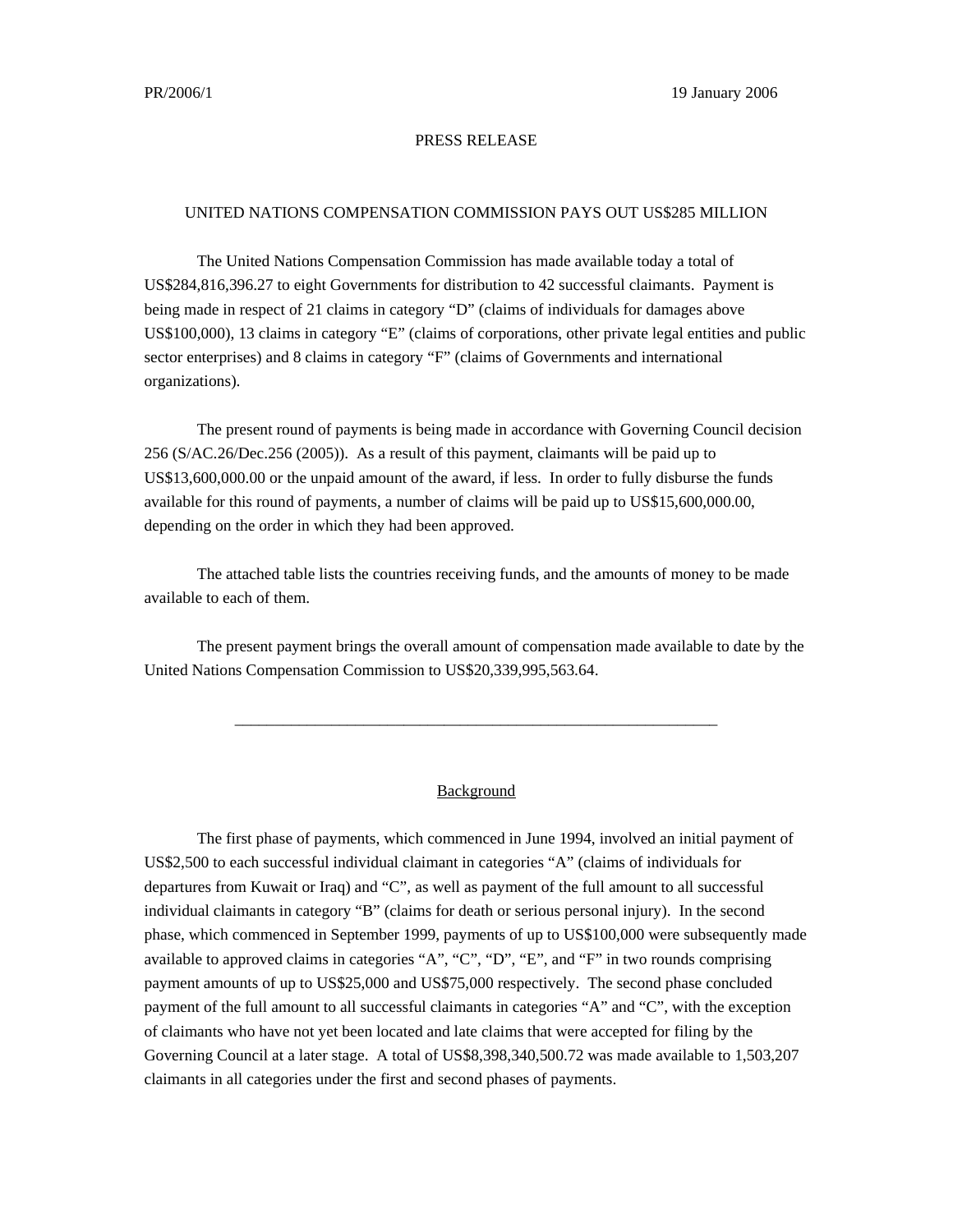In the third phase of the payments mechanism, which commenced in October 2000, each successful claimant in categories "D", "E" and "F" received an initial amount of up to US\$5 million in accordance with decision 100 of the Governing Council of the UNCC. Subsequent rounds of payments of up to US\$10 million were made to successful claimants in these categories of claims in the order in which they have been approved. A total of US\$9,219,609,009.52 has been made available to 9,016 claimants in categories "D", "E" and "F" under the third phase.

At the forty-eighth session (June 2003), the Governing Council adopted decision 197, establishing a temporary payment mechanism in light of the reduction in the Compensation Fund's income, following the adoption of Security Council resolution 1483 (2003), which provides in paragraph 21 that the Fund shall receive 5 per cent of all export sales of petroleum, petroleum products, and natural gas from Iraq. Under this temporary payment mechanism, up to US\$200 million from the Compensation Fund was made available for the payment of successful claims on a quarterly basis following each session of the Governing Council (from the forty-eighth to the fifty-first sessions, inclusive). Successful claimants in all categories received an initial amount of US\$100,000 or the unpaid principal amount of the award, if less, with the disbursement of subsequent rounds of payments of US\$100,000 to successful claimants in all categories in the order in which they had been approved at the sessions described above, until the available funds for distribution had been exhausted. This temporary mechanism was extended by the Governing Council in its decision 227 at its fifty-second session (June-July 2004).

At the fifty-seventh session (September 2005), as a result of the completion of the review of all claims and of the higher than anticipated income into the Compensation Fund, the Governing Council adopted decision 253, which lifted the ceiling of US\$200 million established under decisions 197 and 227, and made available for payment the entire balance in the Compensation Fund for each quarterly payment.

At the fifty-eighth session (December 2005), the Governing Council adopted decision 256 concerning the payment mechanism and the priority of payment of the 85 outstanding claims. Under the first phase of this decision, quarterly payments will be made in rounds of US\$2 million until completion of payments to individual claimants and payment to all claims up to the level of US\$65 million. Under the second phase, claimants with outstanding amounts greater than US\$500 million will receive a maximum amount of US\$2 million per quarter, whereas claimants with outstanding amounts smaller than US\$500 million and environmental awards approved for the third, fourth and fifth instalments of category F4 environmental remediation claims, will receive rounds of payments of US\$2 million, or the unpaid balance of the award, if less, until all available amounts in the Compensation Fund have been exhausted.

The Governing Council monitors the distribution of payments to claimants by the relevant Governments and international organizations. Governments and international organizations are obligated to distribute funds to successful claimants expeditiously and to report to the Commission on payments made to claimants. Any funds undistributed to claimants by Governments and international organizations within twelve months of receiving payment shall be returned to the Commission.

-2-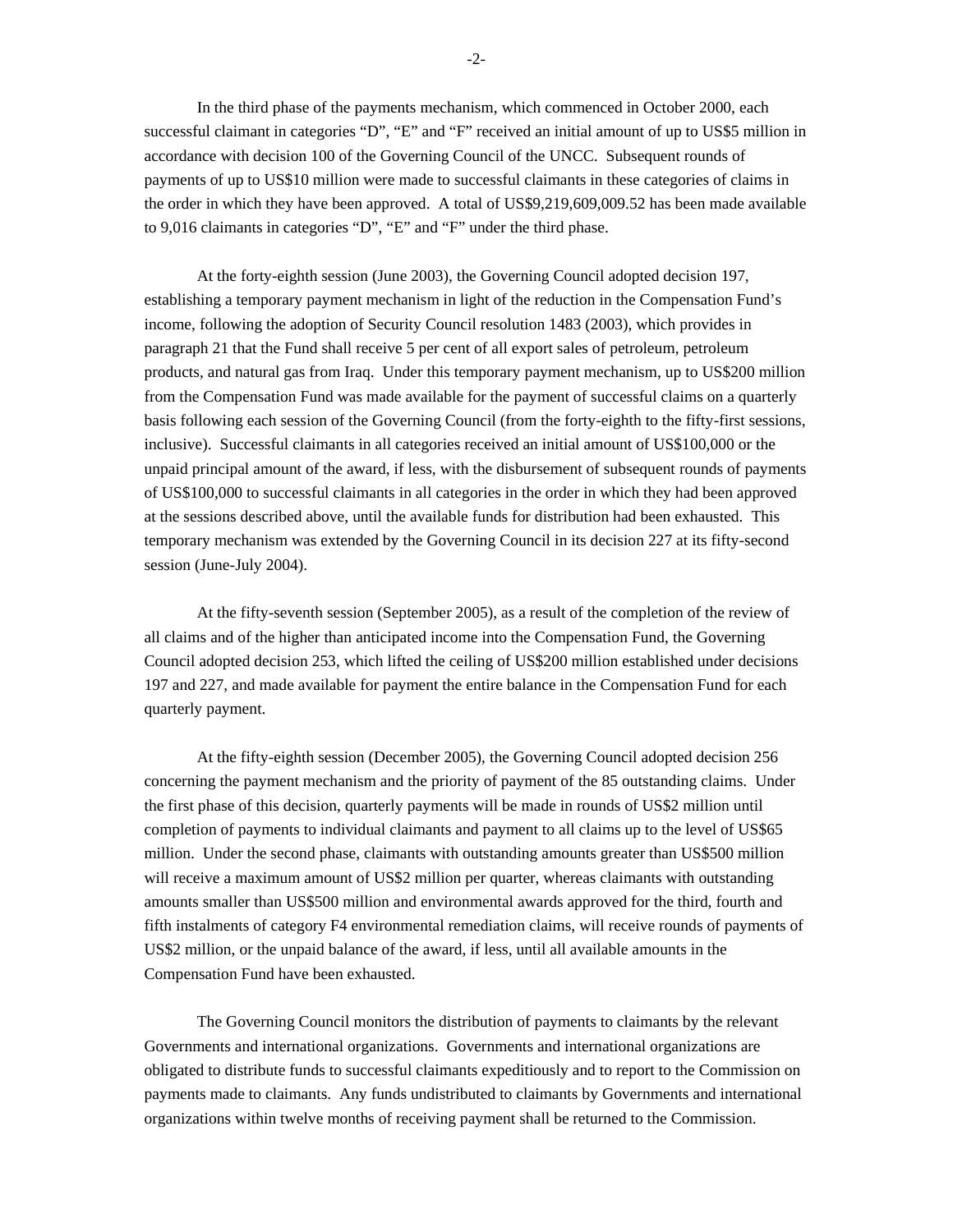Further payments to Governments and international organizations shall be suspended where they fail to report on the distribution of funds to successful claimants or fail to return undistributed funds on time.

Further information about the Commission can be found on its website located at www.uncc.ch.